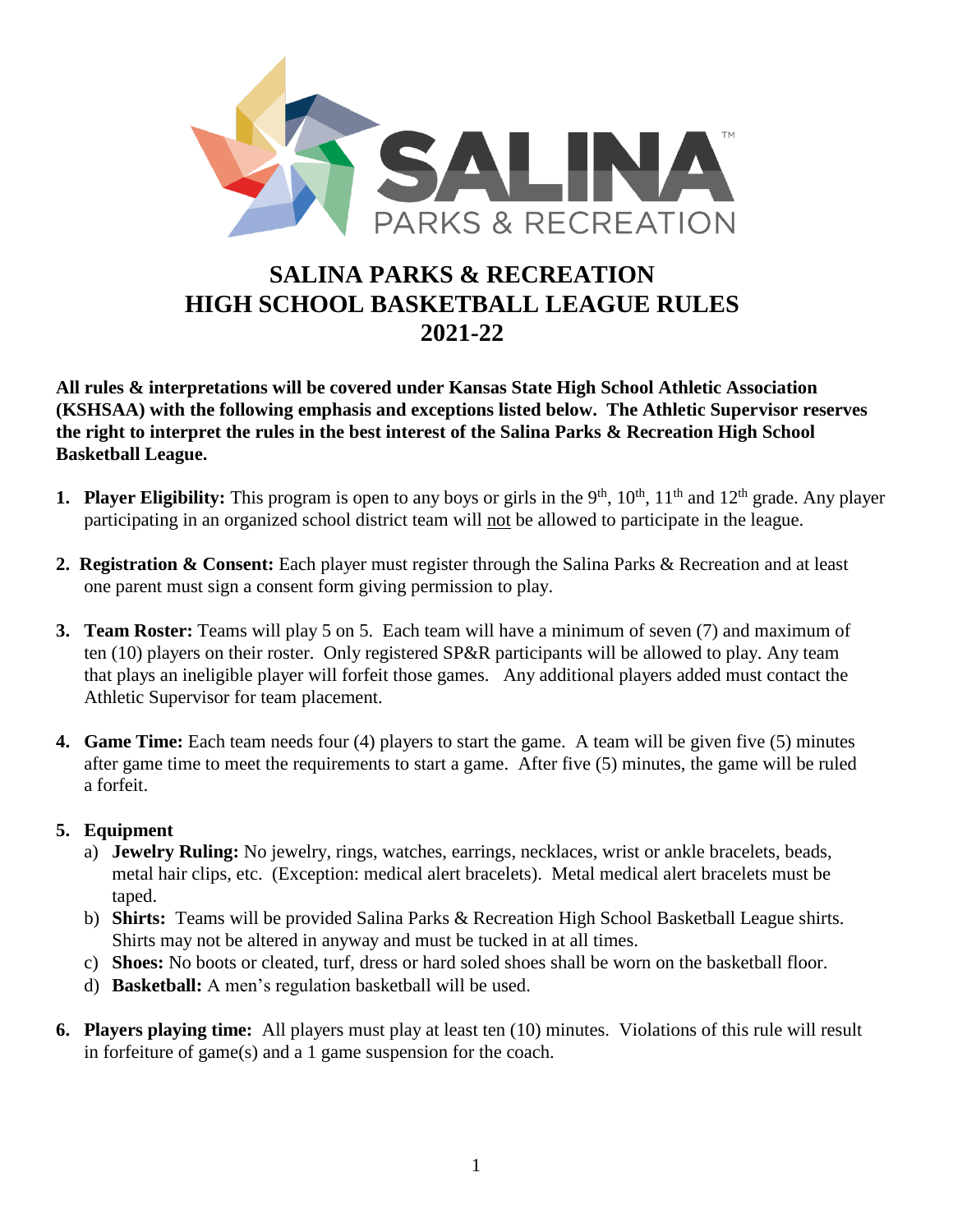- **7. Regulation Game:** All KSHSAA rules apply with the following exceptions:
	- a) **Game Length**: Two (20) minute halves. (3) Minutes in between halves.
	- b) **Continuous Clock:** The clock will run continuously with the following exceptions: injury, time outs and all dead balls in the last minute of the first half, second half and overtime period. If a team is ahead by 20 or more points, the clock will run continuously.
	- **c) Time-outs**: Two (2) 60 second time-outs per half, with no carry over.
	- **d) Overtime:** One (3) minute period. Each team will be assessed with one (1) time-out, with no carry over. **Team and player fouls carry over into overtime and sudden victory periods.**
	- e) **Sudden Victory:** If the score is still tied at the end of overtime, the game will go into sudden victory. The team scoring first will win the game. No time will be kept.
	- f) **Halftime:** Three (3) minutes between halves.
	- g) **Free Throws**: 1-and-1 on the seventh (7) team foul of each half. Two shots on  $10<sup>th</sup>$  foul of each half. Player control fouls are not included.During a free throw, only 6 players may occupy a free throw lane. Players may not enter lane until ball has been released by free thrower.
	- h) **Player Fouls:** Five (5) fouls, disqualification. Technical fouls counts as team and personal fouls.
- **8. Defense:**
	- **a) Styles:** Either man-to-man and/or zone defenses are allowed.
	- **b) Press:** Teams may play full court press as long as the team is not ahead by 20 or more points.
- **9. Coaches:** It is mandatory every team must have at least 1 coach (an adult 21 years of age or older who has passed a background check) at every practice and/or game. Failure to abide by this rule will result in a forfeit. Each team is allowed a maximum of two (2) coaches on the bench. Coaches are responsible to give the line-up to the scorekeeper 5 minutes before the game. The line-up must contain player's first initial, last name and jersey number. The coaches are responsible for their players, assistant coach and spectators.
- **10. Bench Decorum:** Only coaches and players officially listed on the roster are allowed in the bench area during games. All coaches must remain seated. The ONLY exceptions are:
	- a) During a charged time-out or during intermissions.
	- b) Stand to signal players to request a time-out.
	- c) Confer with the score table.
	- d) Attend to an injured player after being beckoned onto the floor by an official.
	- e) While within the confines of the bench, replace or remove a player during a substitution.
	- f) A spontaneously reaction to an outstanding play by a player of their team.
	- g) To acknowledge a player that has been substituted for.
		- Any person on the bench is subject to the bench rule and is the coach's responsibility. Only head coaches are allowed off the bench to be compliant with the articles above, but must immediately return to their seat. Coaches failing to adhere to this rule will be assessed a direct technical foul. A second infraction will result in a 2<sup>nd</sup> direct technical foul and the offending coach will be ejected from the game and facility.
- **11. Protests:** Protests are not allowed in the Salina Parks & Recreation High School Basketball League except concerning player eligibility.Questions about rule interpretations or judgment calls must be settled at the time they are brought to the official's attention. The official's decision is final. Protests must be submitted to Recreation office no later than 24 hours after alleged violation (except Saturday games, which must be submitted Monday). Protests must be in writing and accompanied by a \$25.00 protest fee that will be returned if the protest is upheld, but forfeited if not allowed. The supervisor and scorekeeper must be notified that the remainder of the game is being played under protest. Eligibility protests may be filed any time up to 24 hours after completion of the final league game.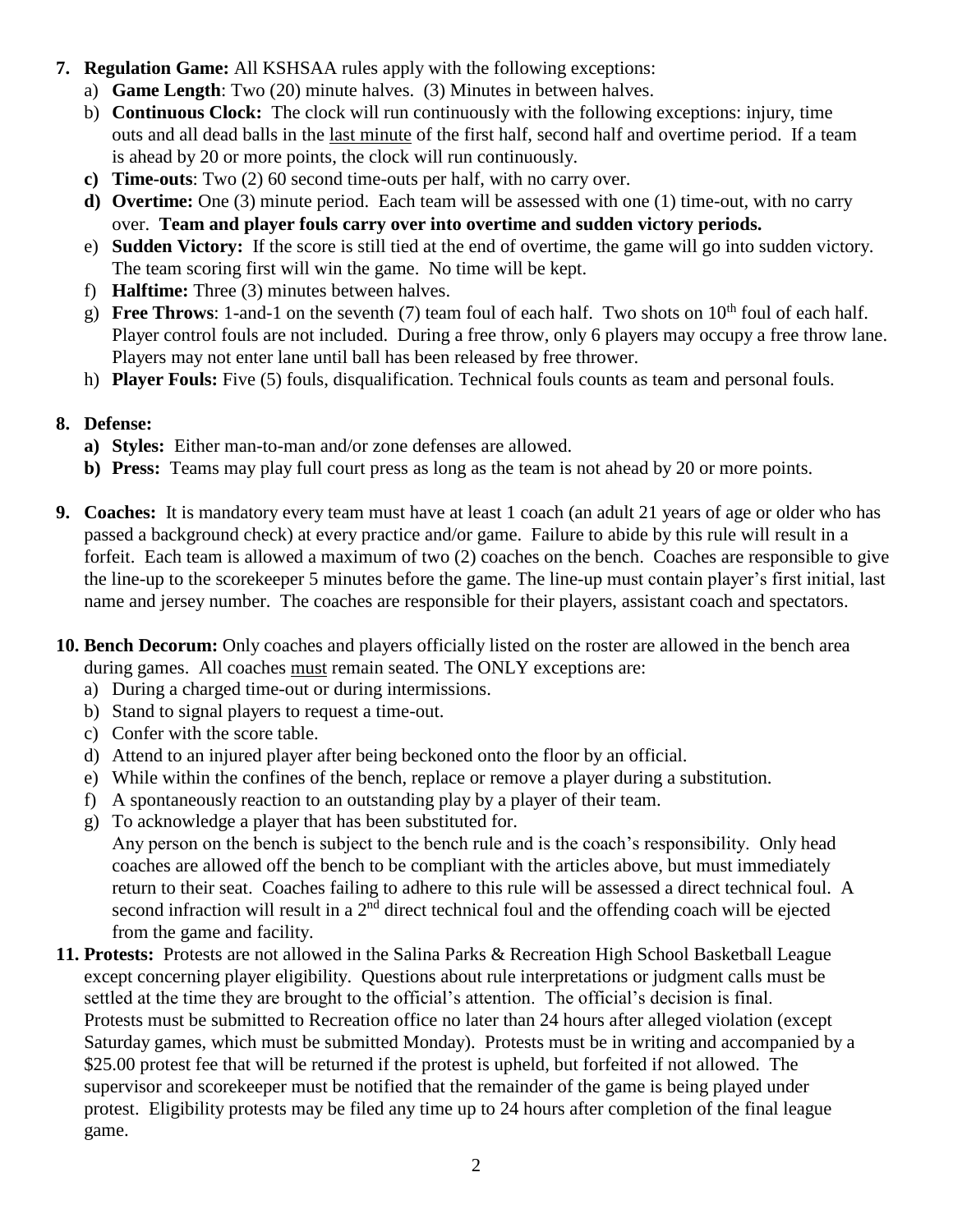- **12. Grievances:** All protests, grievances and rule interpretations must be submitted in writing to the Athletic Supervisor (judgment calls are not to be construed as a rule interpretation).
- **13. Gym Supervisors:** The gym supervisors are in charge of the facilities and games at all time. Gym supervisors may not overrule any rule decision made by an official during a game, nor may they infringe upon an official's jurisdiction, but may be used for advice or a rule interpretation when asked upon.The gym supervisor will act to stop unsportsmanlike conduct by spectators, coaches and/or players.

#### **SPECIAL PLAYER/COACH RULES**

- **14. No Dunking:** There shall be NO attempted dunking**, intentional grabbing of the net/rim and/or slapping of the backboard** before, during or after the game. The first offense will result in a technical foul and ejection from the game.
- **15. No Half Court Shots: No shots may be taken half court and beyond throughout the game (Offense: Technical Foul). Exceptions:**
	- **a) Either team may take a last second(s) half court shot in the first half.**
	- **b) Only the team behind in score may take a take a last second(s) half court shot in the second half.**
- **16. Assault:** Anyone assaulting an official or SP&R representative will be banned from further league play and may be banned from participation in all Recreation Department activities, and will be prosecuted to the fullest extent through all legal channels.
- **17. Officials' Judgment:** Although coaches and captains are allowed to ask an official for a rule clarification, questioning an official's call will not be tolerated and is grounds for a technical foul. Any coach or player questioning a call is subject to a technical foul and/or ejection from the game.
- **18. Conduct & Language:** Staff, players, coaches and spectators are expected to act in a proper and professional manner and promote good sportsmanship before, during and after the game. Inappropriate behavior and/or profanity are not acceptable. The gym supervisor will report any and all unsportsmanlike acts by a player, coach and/or spectator to the Athletic Supervisor. The gym supervisor has the authority to ask anyone to leave the facility, due to any unsportsmanlike behavior. The gym supervisor may ask the coaches to help in the event their team's supporters are acting in an unsportsmanlike manor.
- **19. Disciplinary Technical Foul & Ejection Progression:** Depending on the severity, staff or the officials have the right to issue a warning, technical foul or ejection.
	- a) *1<sup>st</sup> Technical Foul:* The opposing team will shoot 2 free throws and possession of the ball at half court.
	- a) 2<sup>nd</sup> **Technical Foul in the Same Game/1<sup>st</sup> Ejection:** Results in a one (1) week suspension from the date of the incident from playing or coaching any SPRD sponsored team, league or tournament in which the individual is a member (adult and/youth). The suspension can carry over into the  $1<sup>st</sup>$  week of the following playing session/season.
	- b) *3 rd Technical Foul for the Season:* Technical fouls are tracked and carry throughout the entire season. Three technical fouls can occur with one being assessed in three separate games. Results in a one (1) week suspension from the date of the incident from playing or coaching any SPRD sponsored team, league or tournament in which the individual is a member (adult and/youth). The suspension can carry over into the 1st week of the following playing session/season.
	- c)  $2^{nd}$  *Ejection:* Results in a suspension for the remainder of the season from playing or coaching any SPRD sponsored team, league, tournament and/or event (adult and/or youth). In addition, the individual may not be a spectator at such facility/event during the suspension. The individual will be required to meet a SPRD disciplinary review committee prior to reinstatement.